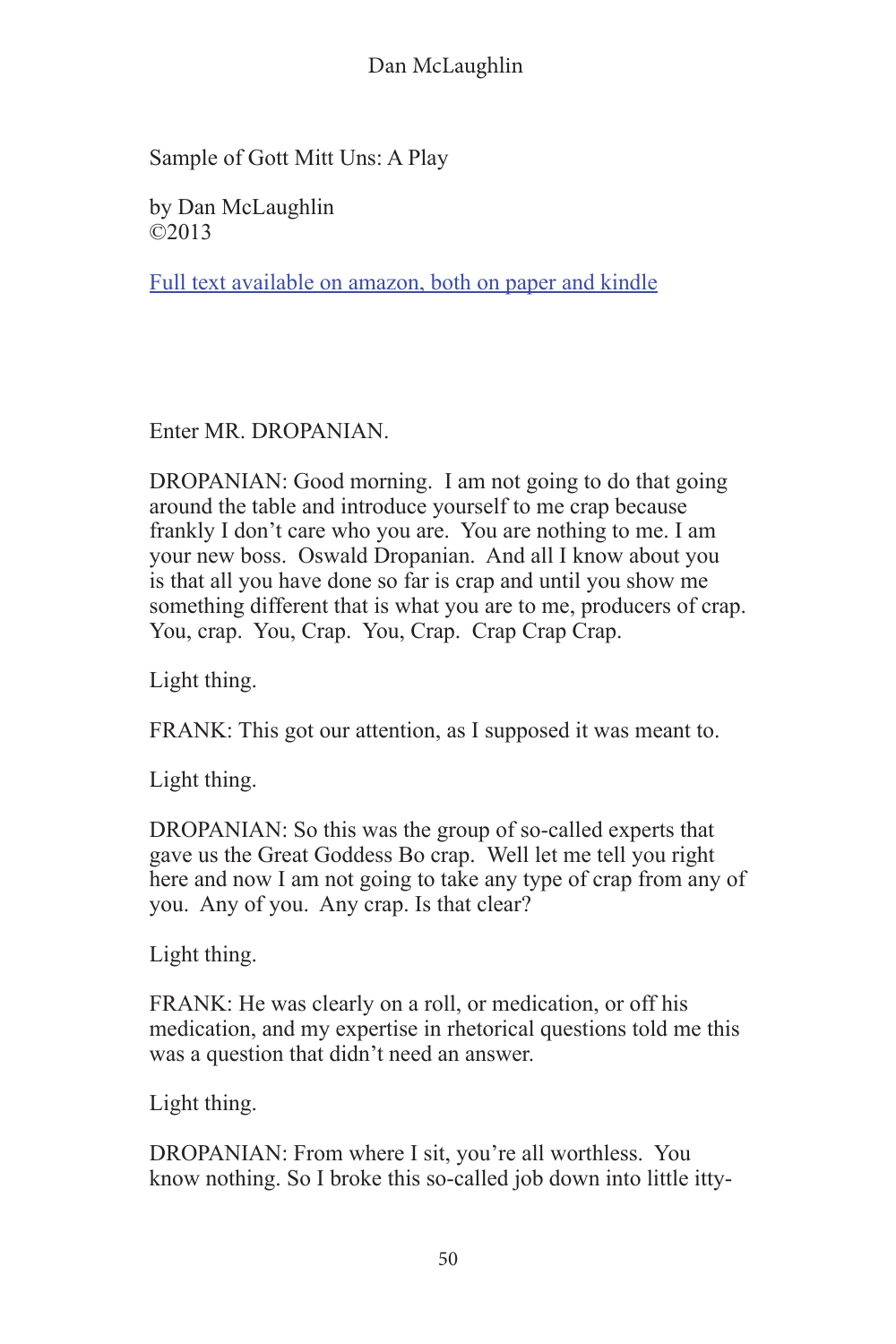bitty steps so simple a moron could do them. So that means if you fuck up, then you are dumber than a moron and the fault is with you, not me, and you can take the one-way bungee cord ride to hell for all I care.

Light thing.

FRANK: By the way, there is a protocol to diffuse swearing at the UDD, but none of us useless peons was volunteering to show it to him.

Light thing.

DROPANIAN: So morons here it is, your job, delivered. This is your new best friend. This is the VOCERA 2000. VOCERA Vocal Oversight with Continuously Explained Rules for Action and with it you will be told what to do in any situation. And all your responses will be recorded so I will know exactly how you fucked up. Engage in primary salutation, level 5 Vocera 2000.

VOCERA, CLAIRE: Hello.

FRANK: Wow. That was impressive.

DROPANIAN: Now let me show you worthless pieces of crap how this job really should be done, starting now.

Light thing. ALL but FRANK mime a poorly executed training session.

FRANK: The little crap-obsessed gentleman proceeded to give up an overview on our new little friend. For some reason, Mr. Dropanian was especially pleased with the VOCERA 2000's report making capabilities. With VOCERA 2000, IDCRAs were able to select from the 75 preset report templates that could be submitted in one of 32 different display formats. Users could select from a very impressive array of fonts, colors and line widths. The little dickhead delighted in giving us an incredibly detailed demonstration of all the tabs and fonts VOCERA 2000 had, AND how to put lines of variable thickness in reports. AND how to color code the various sections, AND how to insert graphics. This last feature seemed to VOCERA 2000 crash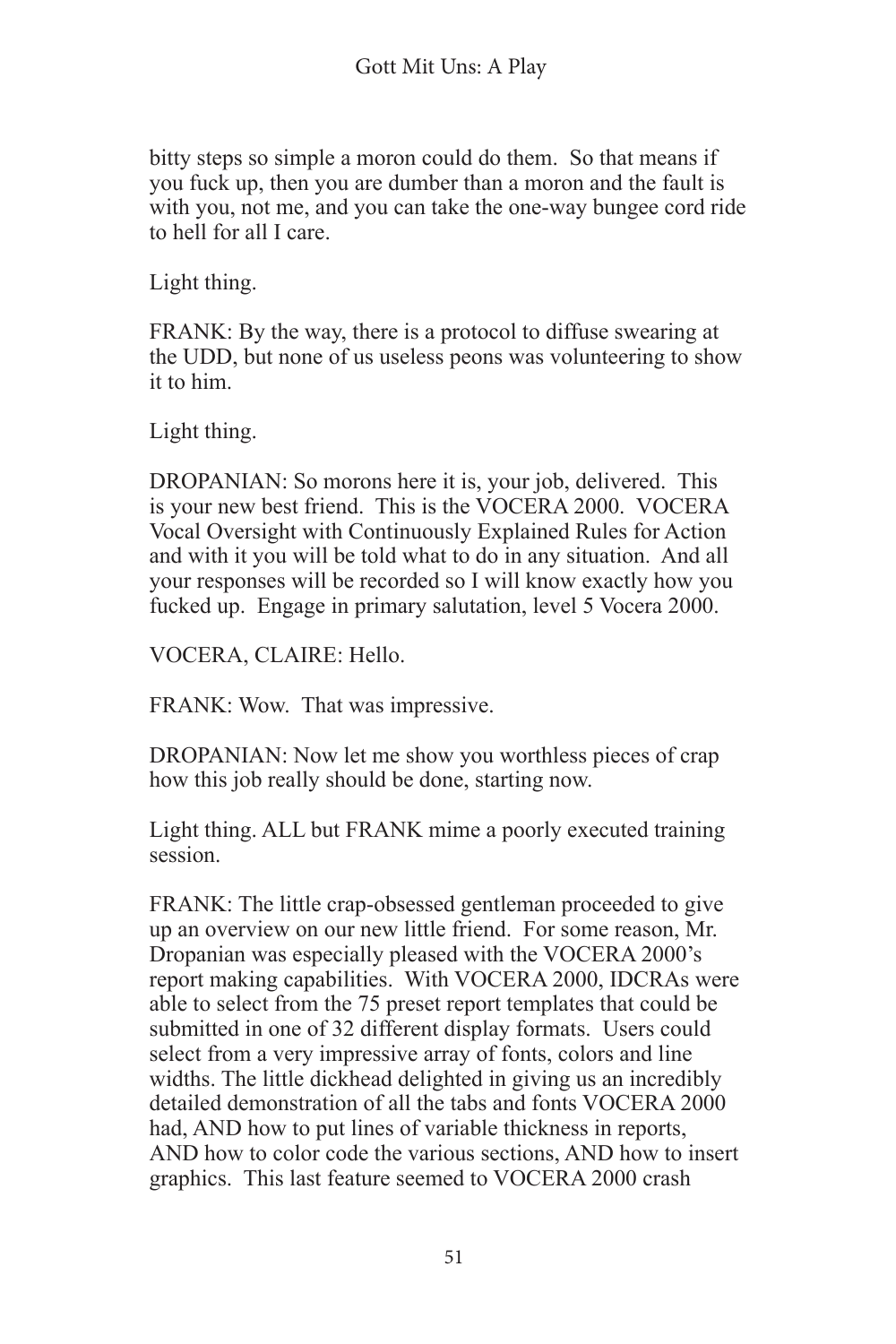repeatedly. On the plus side, as Claire discovered, Angry Bird played very well on it. Soon everyone was addicted to it. After a demonstration of the substantive portion of the device based on a data set of three records, Mr. Dropanian went back to his original subject.

Light thing.

DROPANIAN: OK, you maggots. Tell me how you fucked up with the Great Goddess Bo.

FRANK: First of all, I look forward as we…

DROPANIAN: Oh, never mind, All I am going to hear is an extended version of how you fucked up. So I am going to tell you what you are going to do. One, you are going to find this Bo-fucker. Two, you are going to get her to sign on the dotted line as a signatory to the UDD. Three, if you fuck up and you can't get her to sign then you will run her sorry ass back to the place where we store all the other god-damn DIONWARICs. You think you fuckers you can clean up that kind of crap?

FRANK: There was only answer to give. Yes sir. Find Bo, sign Bo, if no Bo, then stow Bo. Light thing.

FRANK: To this day I continue to swear that it just fell out of my mouth that way. I think the long hard stare was supposed to intimidate me.

Light thing.

DROPANIAN: Well then just see that you do that, maggot brain. I want you and Miss Suzie Quietness here to be carrying the VOCERA 2000 at all times. It will tell you crap producing idiots what to do, and tell me the crap you sorry excuses for IDCRAs are doing. I want reports as they happen. I want to know the shit before it hits the fan. I want to know what the shit smells like before the shit even knows there is fan it's going to hit. You got that? Before it hits.

FRANK: Shit as it happens, yes sir, delivered fresh to your desk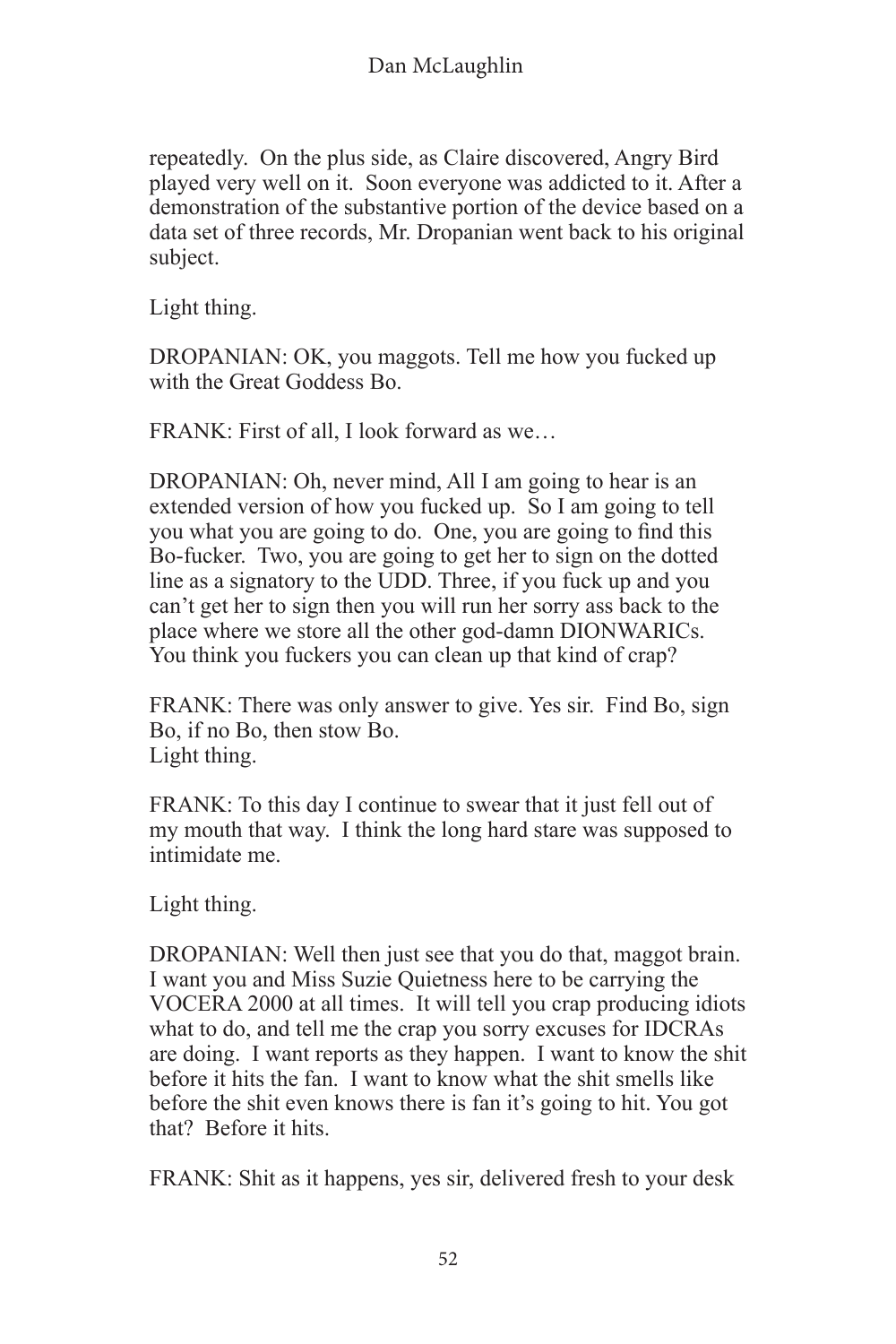by VOCERA 2000.

DROPANIAN: Are you making fun of me, Mr. Crap Maker?

FRANK: Just repeating your words, sir.

Light thing.

FRANK: That really didn't answer his question but it seemed to satisfy him. It worked for me as well.

ALL but FRANK EXIT.

FRANK: Well we had our marching orders and once again in the waiting room of the STAT. While I waited, I decided to give this VOCERA 2000 thing a whirl. I pushed the login button like we had done during our training session.

Light thing.

VOCERA, FRANK: Good morning, please say or spell your first and last name.

FRANK: Frank Neeregem.

VOCERA, FRANK: I'm sorry I didn't hear you. Let's try again. Please say or spell your first and last name.

FRANK: Frank Neeregem.

VOCERA, FRANK: I'm sorry I didn't hear you. Let's try again. Please say or spell your first and last name.

FRANK: Frank. Neeregem.

VOCERA, FRANK: I'm sorry I didn't hear you. Let's try again. Please say or spell your first and last name.

 $FR \triangle N$   $FR \triangle N$ 

VOCERA, FRANK: I'm sorry I didn't hear you. Let's try again. Please say or spell your first and last name.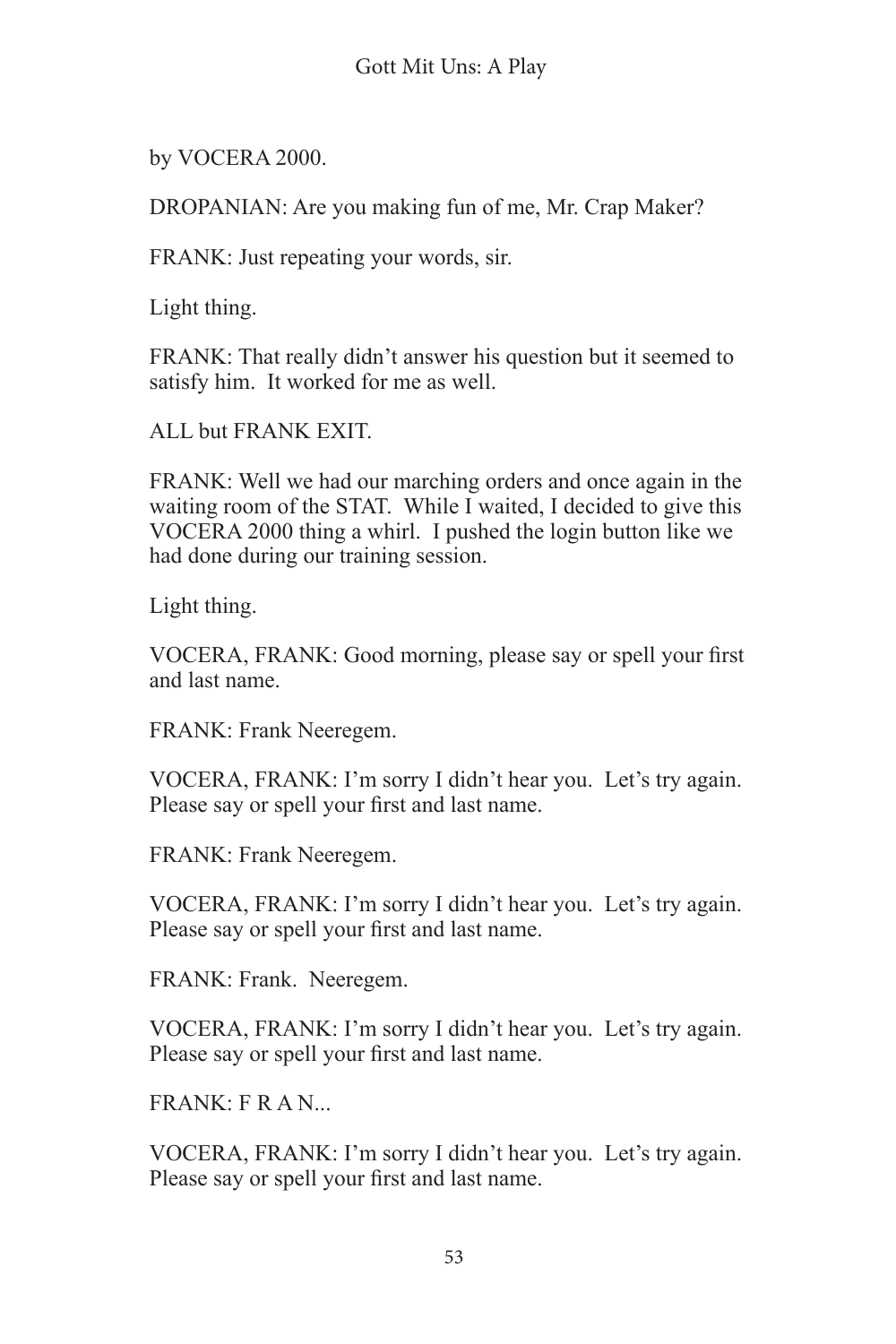FRANK: Frank Neeregem.

VOCERA, FRANK: I'm sorry I didn't hear you. Let's try again. Please say or spell your first and last name.

FRANK: That's because you are a mindless box which does not have the common sense a deity grants a fly, combined with the conversational skill of a two and a half year old.

VOCERA, FRANK: OK. I am logging you in as Christine Reeder. Is this correct?

FRANK: NO!

VOCERA, FRANK: OK. Let's try again. Please say or spell your first and last name.

FRANK: Deity, in a nonspecific sense, I hate you already.

VOCERA, FRANK: I'm sorry I didn't hear you. Let's try again. Please say or spell your first and last name.

FRANK: You are a miserable waste of silicon and plastic.

VOCERA, FRANK: I'm sorry I didn't hear you. Let's try again. Please say or spell your first and last name.

FRANK: (*Defeated.*) Frank Neeregem.

VOCERA, FRANK: OK. I am logging you in as Frank Neeregem.

FRANK: Oh. Add me to group 'Agents in the field.'

VOCERA, FRANK: OK. I am adding you to group 'Agents in the field.

FRANK: Remove me from the group 'Agents in the office.'

Enter CLAIRE.